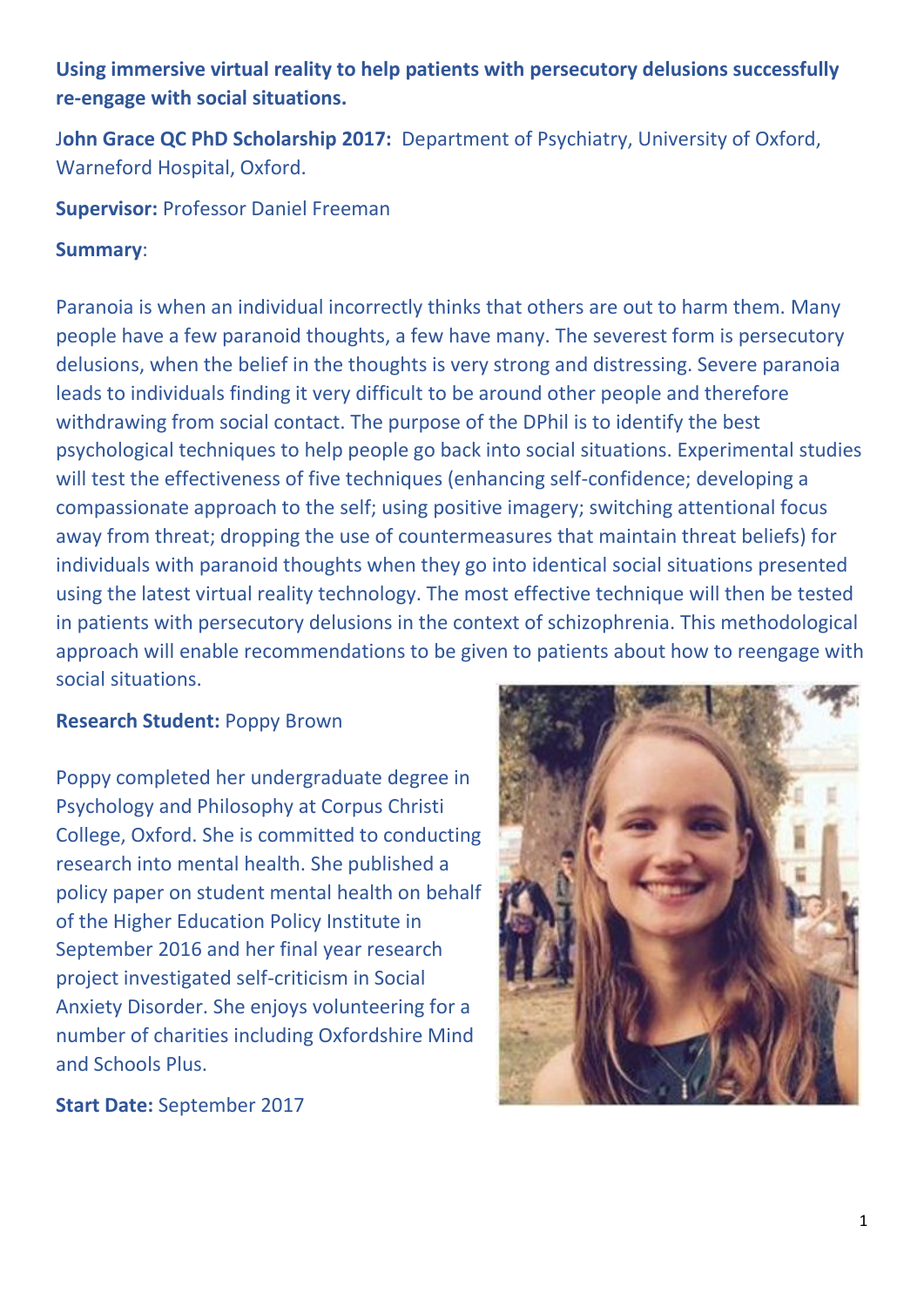## **Scientific Goal:**

The scientific goal is to identify the most helpful psychological strategies for patients with persecutory delusions to be less paranoid and more meaningfully engaged in everyday social situations.

### **Progress Report Year 4, 2021**

My thesis aims to show that taking a more targeted approach in the early stages of treatment development is important for improving outcomes for patients with psychosis, in particular those experiencing paranoia. In my first two years I systematically assessed the current extent of causal evidence concerning the occurrence of paranoia, and conducted a series of novel experimental studies that aimed to reduce paranoia, via therapeutic techniques targeting a certain aspect of negative cognition. In my latter two years I explored to what extent inter-personal experiences may contribute to the development of negative cognition and thus paranoia, and then qualitatively explored the potential of using virtual reality technology to increase the provision of evidence based psychological therapy on inpatient psychiatric wards. I am pleased to report that in July I handed in my thesis and have my Viva examination scheduled for the end of September. I will then take up my place as a trainee Clinical Psychologist at the Oxford Institute of Clinical Psychology Training.

I had planned to spend much of the last year running the qualitative study on inpatient wards, where I would visit five mental health trusts across the UK to run focus groups with patients and staff. However, for a full 14 months I was unable to visit any wards. I therefore spent time working in a number of other areas.

Firstly, I was fortunate to go on secondment to the civil service, working in the Mental Health Policy Team of the Department of Health and Social Care. This was a fantastic opportunity to contribute to a range of projects, including a cross-governmental response to the mental health needs of the population during the pandemic, the provision of mental health crisis care during the pandemic, and drafting guidance for statutory changes to the Mental Health Act. I wrote a number of evidence notes for the Secretary of State for Health, Matt Hancock, and worked as the private secretary for the Minister of State for Patient Safety, Suicide Prevention, and Mental health, Nadine Dorries. I also led our team's engagement with stakeholders, using this opportunity in particular to try and increase our engagement with experts by experience in mental health.

Secondly, I ran a qualitative project that explored concerns and mistrust regarding the COVID-19 vaccines. More specifically, I explored individuals' concerns about the speed of vaccine development and identified what would increase participants' confidence in the vaccines. This formed part of a programme of work conducted by my team to explore and understand vaccine hesitancy, given the significant current public health implications.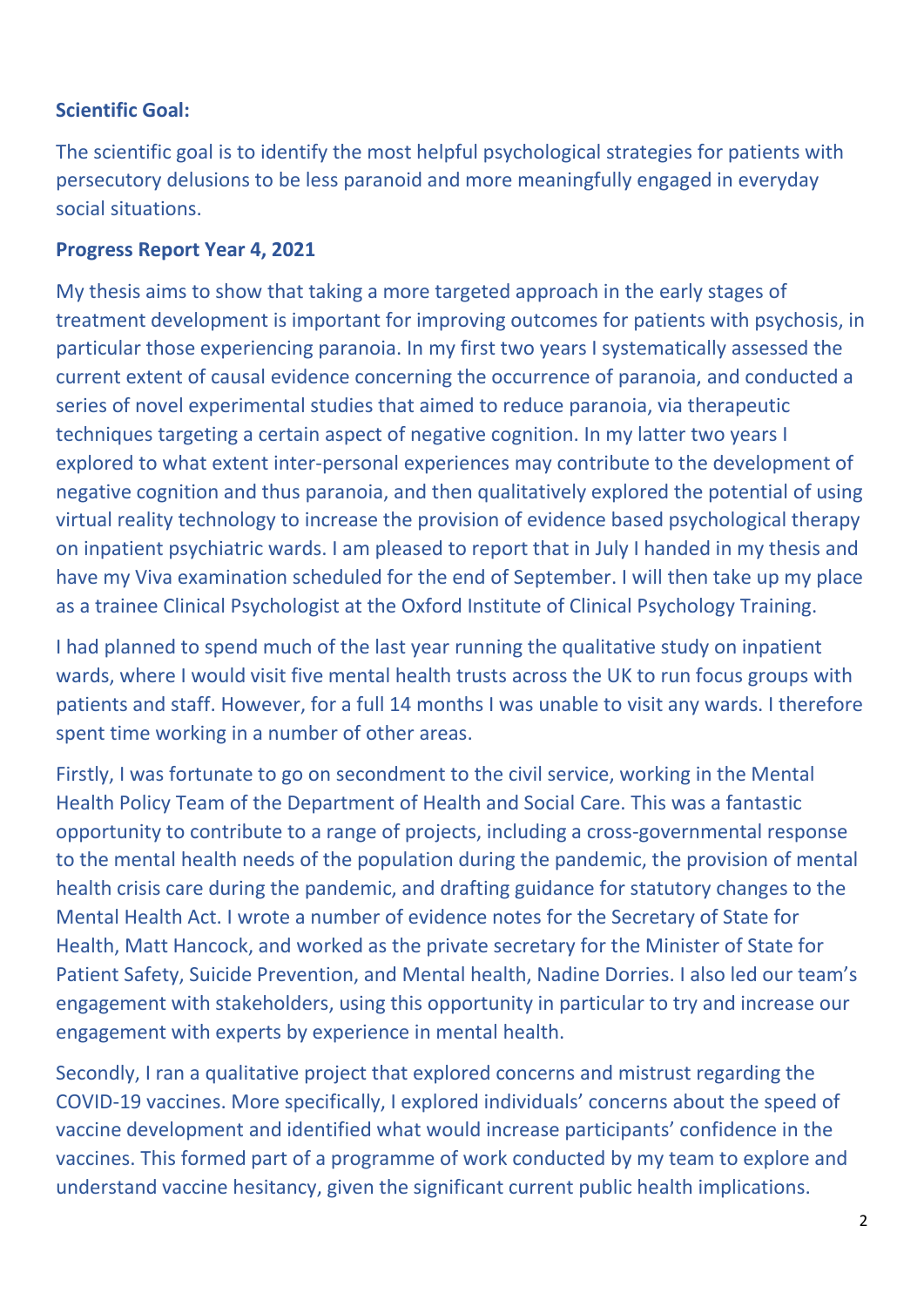Over the summer I am looking forward to attending the League of European Research Universities (LERU) Doctoral Summer School, to which I was fortunate to be awarded a place. This year's theme focusses on the role of the 'Expert' in science and policy, which I hope will complement the knowledge and experience I gained while working in the Department of Health.

### **Progress Report Year 3, 2020**

Psychosis is characterised by a collection of different experiences, most commonly including paranoia (unfounded ideas that other people intend you harm) and hallucinations (sensory experiences in the absence of the relevant external stimulus). My research aims to help develop greater precision in our understanding of the causes of, and treatments for, paranoia.

In my first two years I conducted a systematic review of the literature and several experimental studies. The first experimental study tested an intervention to increase selfcompassion in 100 individuals from the general population with elevated levels of paranoia, and a second tested an intervention to increase compassion for others. Both studies randomised participants to a guided compassionate imagery exercise, or a neutral control imagery exercise. Individuals practised their imagery in immersive virtual reality (VR) social situations, and their level of mistrust towards the VR avatars was assessed. Analysis of the results showed that both interventions significantly increased compassion (for the self and others in each study respectively), and significantly reduced paranoia. The findings suggest that these interventions warrant testing in patients suffering from more severe levels of paranoia. A third experimental study tested an intervention to increase feelings of power through manipulation of body posture. This study found that manipulating body posture had only very small effects on increasing feelings of power, and no subsequent effect on reducing paranoia, suggesting this intervention is not a valuable one to pursue.

Since then, I have run some analysis assessing the relationship between certain parenting behaviours and paranoia. To do so I used network analysis, a technique which I learnt through attending a course in Amsterdam last year with the generous support of MHRUK. My analysis found strong connections between parenting behaviours (such as over-control and abuse), paranoia, and cognitive affective variables (such as anxiety and low selfesteem). Many of these relationships had not previously been assessed, so this work represents an important step towards delineating the association between certain environmental variables and paranoia.

I have also recently begun recruitment for a qualitative study that aims to assess the barriers and facilitators to having virtual reality cognitive therapy on psychiatric wards. The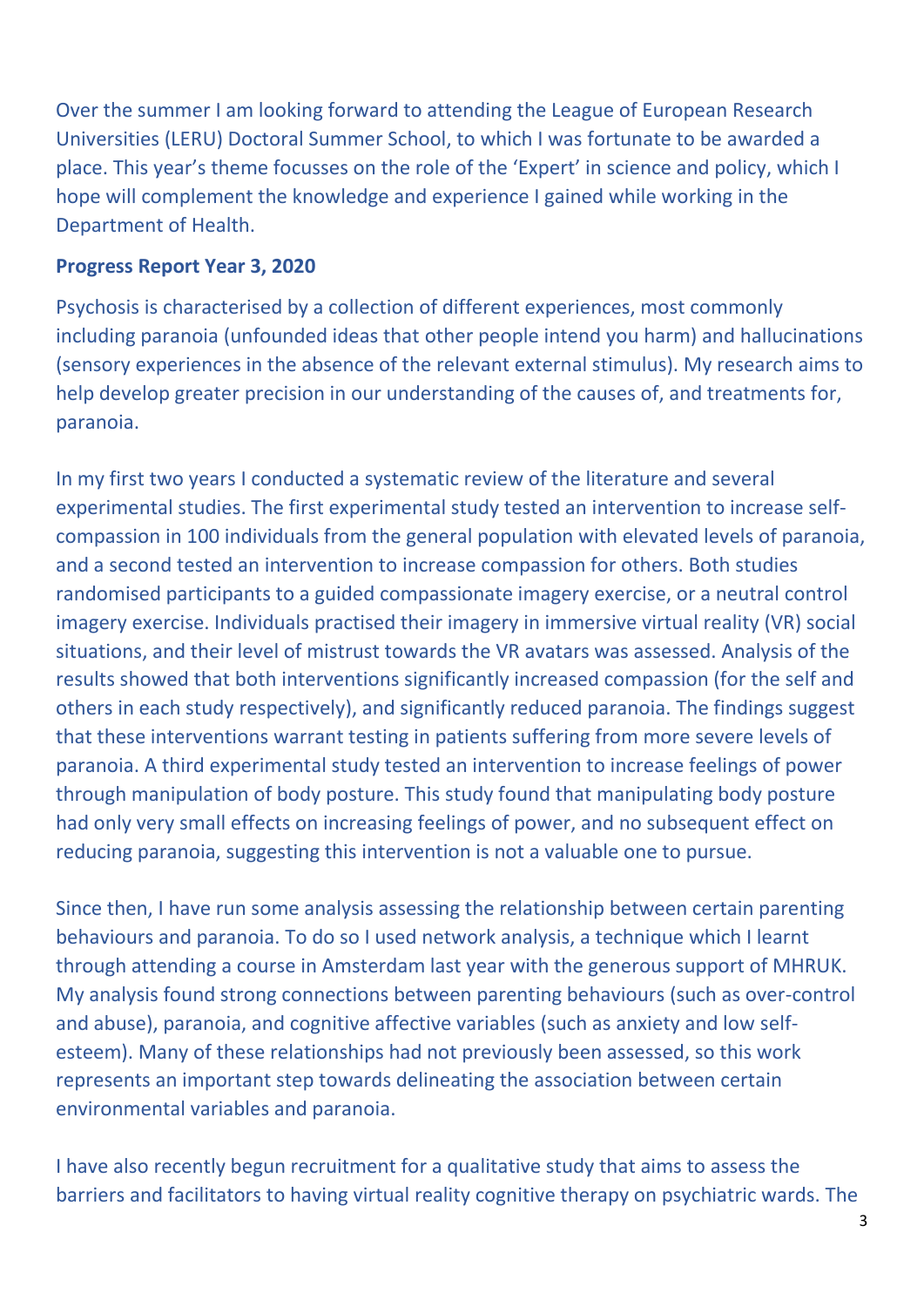gameChange trial, led by my Supervisor Daniel Freeman, is currently testing the effects of VR therapy on over 400 individuals being seen in NHS out-patient services for psychosis. However, we know little about whether such a therapy could also be used on inpatient wards. I am therefore visiting five NHS mental health trusts across the UK to conduct focus groups with NHS staff and patients on wards. In the focus groups I demonstrate the VR therapy and then get feedback from staff and patients as to whether they think the therapy would be helpful and feasible to have on the wards. The results will enable us to know far more about whether, and how, VR therapy could be used within psychiatric hospitals.

MHRUK also kindly supported me to attend the annual symposium of the Association for Behavioural and Cognitive Therapies (ABCT), which took place in Atlanta in November. I presented my work on compassion interventions to reduce paranoia, and was fortunate enough to receive the ABCT Student Travel Award for my abstract.

### **Progress Report Year 2, 2019**

Psychosis is characterised by a collection of different experiences, most commonly including paranoia (unfounded ideas that other people intend you harm) and hallucinations (sensory experiences in the absence of the relevant external stimulus). Treatments for psychosis are limited both in efficacy and accessibility. My research aims to help solve this problem by combining a three pronged approach.

Firstly, my focus is specifically on the individual experience of paranoia rather than 'psychosis' as a whole, as this enables a far richer understanding of the experience itself. Secondly, I am conducting several intervention studies that allow for causal conclusions to be drawn about the factors that cause and maintain paranoia, rather than using study designs that yield only correlational data. Finally, I am using virtual reality (VR) technology, as this allows me to expose individuals experiencing paranoia to social situations in a controlled setting where they can practice techniques to overcome their fears.

In my first year I conducted a systematic review of the literature and tested an intervention to increase self-compassion in 100 individuals from the general population with elevated levels of paranoia. Since then I have now tested another intervention, this time to increase compassion for other people, on another 100 individuals with elevated paranoia. Both studies randomised participants to a guided compassionate imagery exercise, or a neutral control imagery exercise. Individuals then further practised their imagery in virtual reality situations, and I assessed their level of mistrust towards the VR avatars. Analysis of the results showed that both interventions significantly increased compassion (for the self and others in each study respectively), and significantly reduced paranoia. The findings suggest that these interventions warrant testing in patients suffering from more severe levels of paranoia. I am now close to finishing recruitment for a third study that aims to reduce paranoia via increasing feelings of power. To increase feelings of power I am using a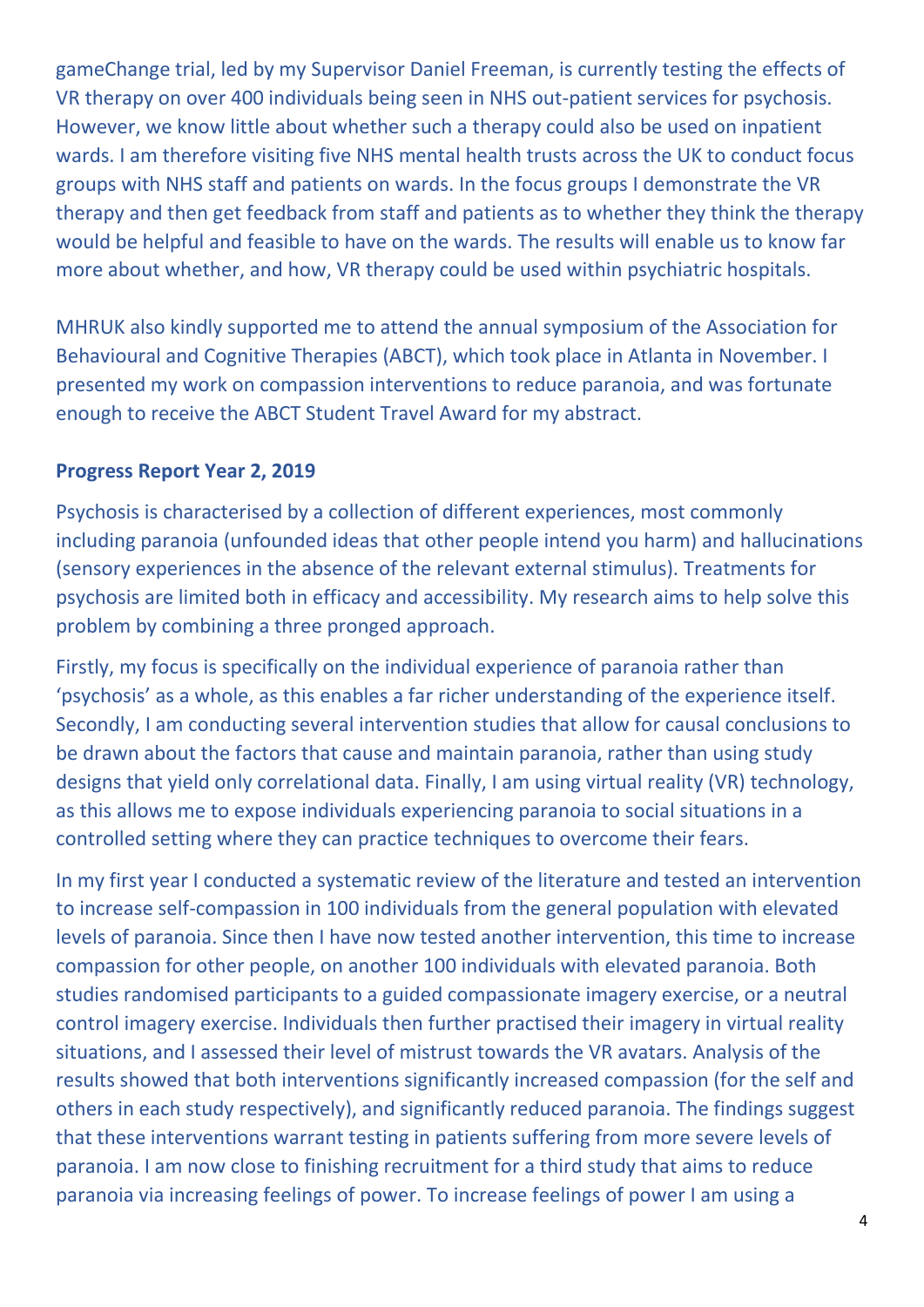manipulation of body posture, commonly known as 'power posing'. While many of the reported effects of power posing are controversial, it has repeatedly been shown that power posing increases feelings of how powerful one feels. Therefore I am testing whether increasing such feelings has any effect on paranoia, again using immersive VR environments.

I am also in the process of setting up a large scale qualitative study that aims to assess the barriers and facilitators to having Virtual Reality cognitive therapy on psychiatric wards. The gameChange trial led by my Supervisor Daniel Freeman is currently testing the effects of VR therapy on over 400 individuals being seen in NHS out-patient services for psychosis. However, we know little about whether such a therapy could also be used on inpatient wards. I will therefore be visiting five sites across the UK to conduct focus groups with NHS staff and patients on wards. I will demonstrate the VR therapy and then get feedback from staff and patients as to whether they think the therapy would be helpful and feasible to have on the wards. The results will enable us to know far more about whether, and how, VR therapy could be used within psychiatric hospitals.

I have also been fortunate this year to attend a statistics course focusing on network analysis. This course is helping me to analyse cross-sectional data I have collected that measures a number of variables such as compassion, paranoia, anxiety, depression, selfesteem and parental behaviours. In November I will also be speaking about my work as part of a symposium at the Association for Behavioural and Cognitive Therapies conference in Atlanta.

## **Progress Report Year 1, 2018**

Psychosis is characterised by a collection of different experiences, most commonly including paranoia (unfounded ideas that other people intend you harm) and hallucinations (sensory experiences in the absence of the relevant external stimulus). Treatments for psychosis are limited both in efficacy and accessibility. My research aims to help solve this problem by combining a three pronged approach.

Firstly, my focus is specifically on the individual experience of paranoia rather than 'psychosis' as a whole, as this enables a far richer understanding of the experience itself. Secondly, I am predominantly conducting manipulation studies that allow for causal conclusions to be drawn about the factors that cause and maintain paranoia, rather than using study designs that yield only correlational data. Finally, I am using virtual reality (VR) technology, as this allows me to expose individuals experiencing paranoia to social situations in a controlled setting where they can practice techniques to overcome their fears.

My research began by conducting a systematic review of the literature in order to identify all studies that used some sort of manipulation of a psychological mechanism and